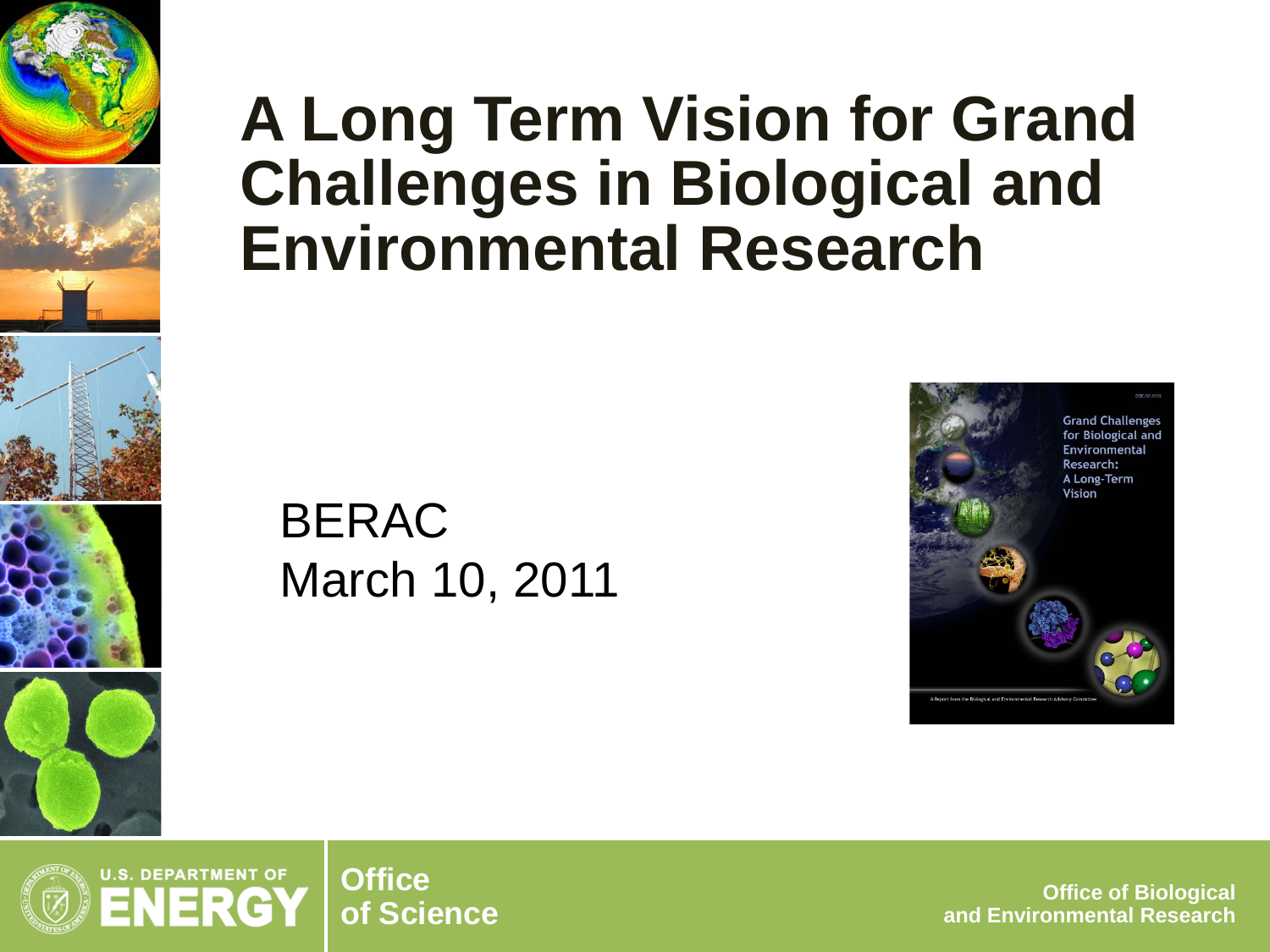- Cross-cutting themes
	- Complex systems science across scales
	- Multidisciplinary research
	- Computation and mathematics
	- Broad view of human impacts and feedbacks
	- Uncertainty quantification and data management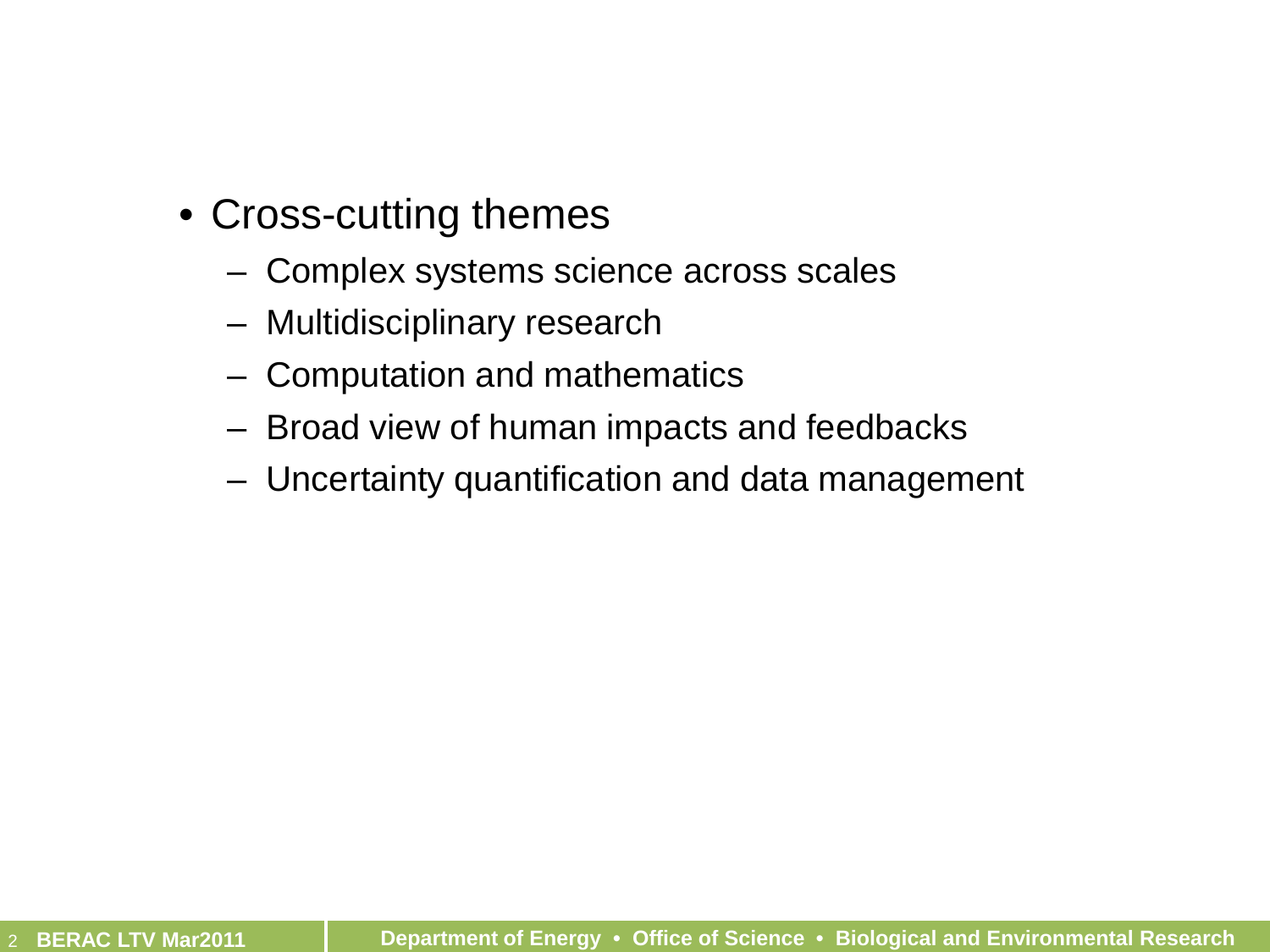## **Key recommendations**

#### Biological Systems

Systems biology provides the approaches needed to address biological complexity, while synthetic biology tests this understanding through application.

#### Computational Bioscience

Biology is becoming a data-intensive, informational science that requires new paradigms to deal with data management and complexity.

#### Climate Research

Issues of climate change and sustainability require that we develop a better understanding of earth system processes.

#### Energy Sustainability

An essential component of energy sustainability is fundamental knowledge of relevant natural and physical processes, their interactions and human influences.